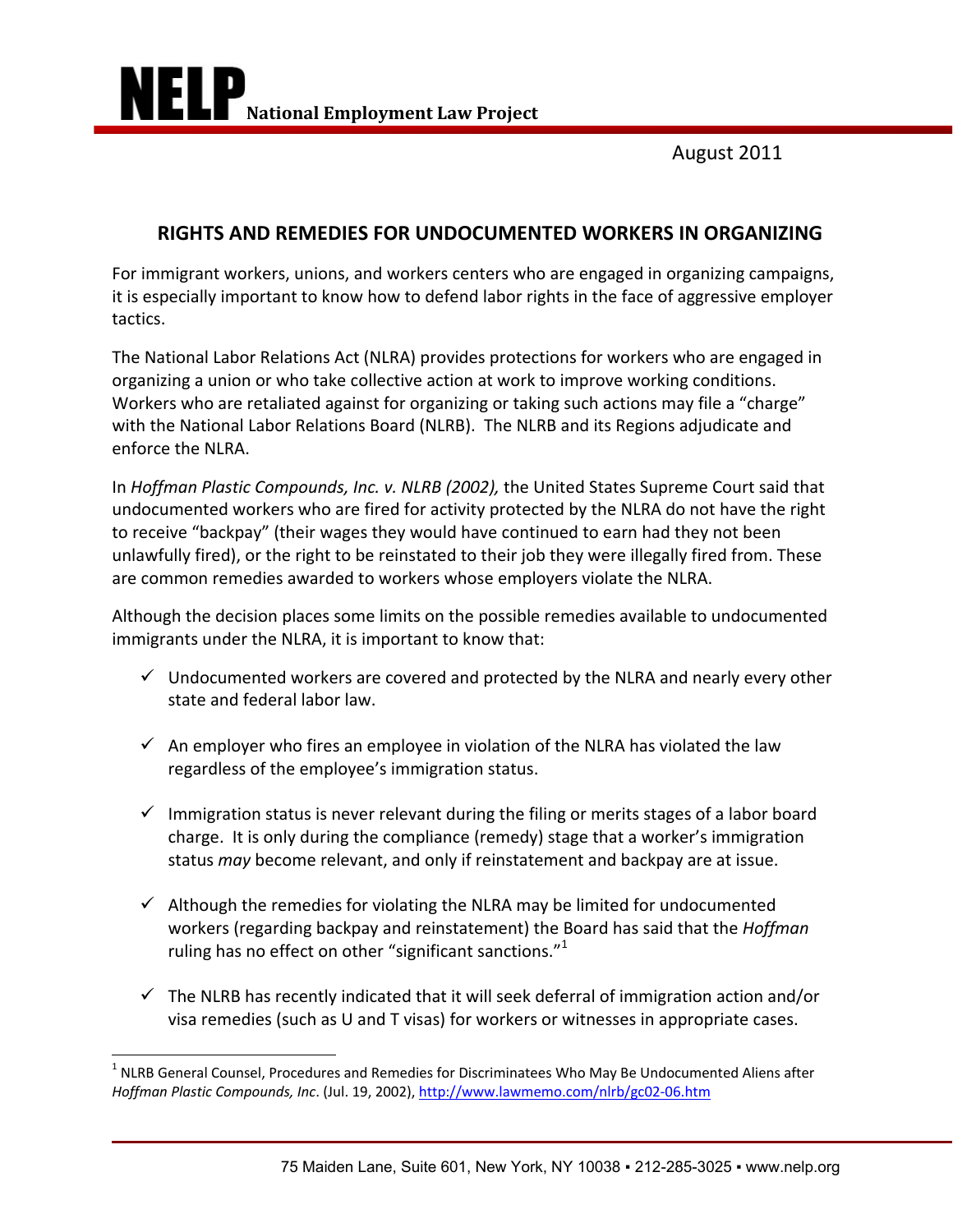## **The following are some frequently asked questions regarding rights of undocumented workers under the NLRA:**

#### **Will I have to disclose my immigration status in order to file a NLRB charge?**

A worker who files an NLRB charge will not have to disclose immigration status when filing this charge, or during the merits stage of the proceeding (when the Board is determining whether the employer violated the law). It is only during the compliance (remedy) stage, after the employer has been found to have violated the law and the Board is determining what remedies a worker is entitled to, that immigration status may become relevant, but only if the Board is seeking backpay or reinstatement for an unlawful firing. Undocumented workers are still protected by the NLRA and there are other remedies available (see p. 5), but in practice this means that in many situations undocumented workers are not protected from illegal firings because they are not entitled to reinstatement and monetary remedies.

Following the *Hoffman* decision in 2002, the NLRB's General Counsel issued a memorandum stating that evidence of work authorization or immigration status is "irrelevant to a respondent's liability under the Act and [] questions concerning that status should be left for the compliance stage of the case."<sup>2</sup> The Board's Regions are instructed to presume that employees are lawfully authorized to work. They are to refrain from conducting an immigration investigation and should object to questions concerning the workers' immigration status except if it is relevant during the compliance stage.<sup>3</sup>

### **What if my employer threatens to turn me in to immigration authorities for filing a charge?**

Although it is illegal for an employer to retaliate against workers by calling immigration, many employers either attempt or threaten to do this when immigrant workers begin organizing. However, Immigration and Customs Enforcement (ICE) agents are instructed to take extra precautions if they receive a tip about a workplace in which there is reason to suspect a labor dispute is occurring.<sup>4</sup> Recently, ICE issued new guidelines that go even further, instructing its enforcement staff to exercise favorable discretion for workers, such as release from detention and deferral or a stay of removal generally, in situations in which individuals are engaging in protected activity, for example union organizing efforts, complaints to authorities about employment discrimination, or participation in a private lawsuit regarding civil rights or liberties violations.<sup>5</sup>

 2 *Id.* at note 1.

<sup>3</sup> *Id. See also* Updated Procedures in Addressing Immigration Status Issues that Arise During NLRB Proceedings. Office of the General Counsel, June 7, 2011, http://mynlrb.nlrb.gov/link/document.aspx/09031d458049525b

<sup>&</sup>lt;sup>4</sup> Formerly INS Operating Instruction. 287.3(a), now designated as Special Agent Field Manual 33.14(h) http://www.uscis.gov/ilink/docView/SLB/HTML/SLB/0‐0‐0‐1/0‐0‐0‐53690/0‐0‐0‐61072/0‐0‐0‐61097.html <sup>5</sup> John Morton Director, U.S. Immigrations and Customs Enforcement, Memorandum: "Prosecutorial Discretion: Certain Victims, Witnesses and Plaintiffs." Policy Number: 10076.1. June 17, 2011.

<sup>&</sup>lt;http://www.ice.gov/doclib/secure‐communities/pdf/domestic‐violence.pdf>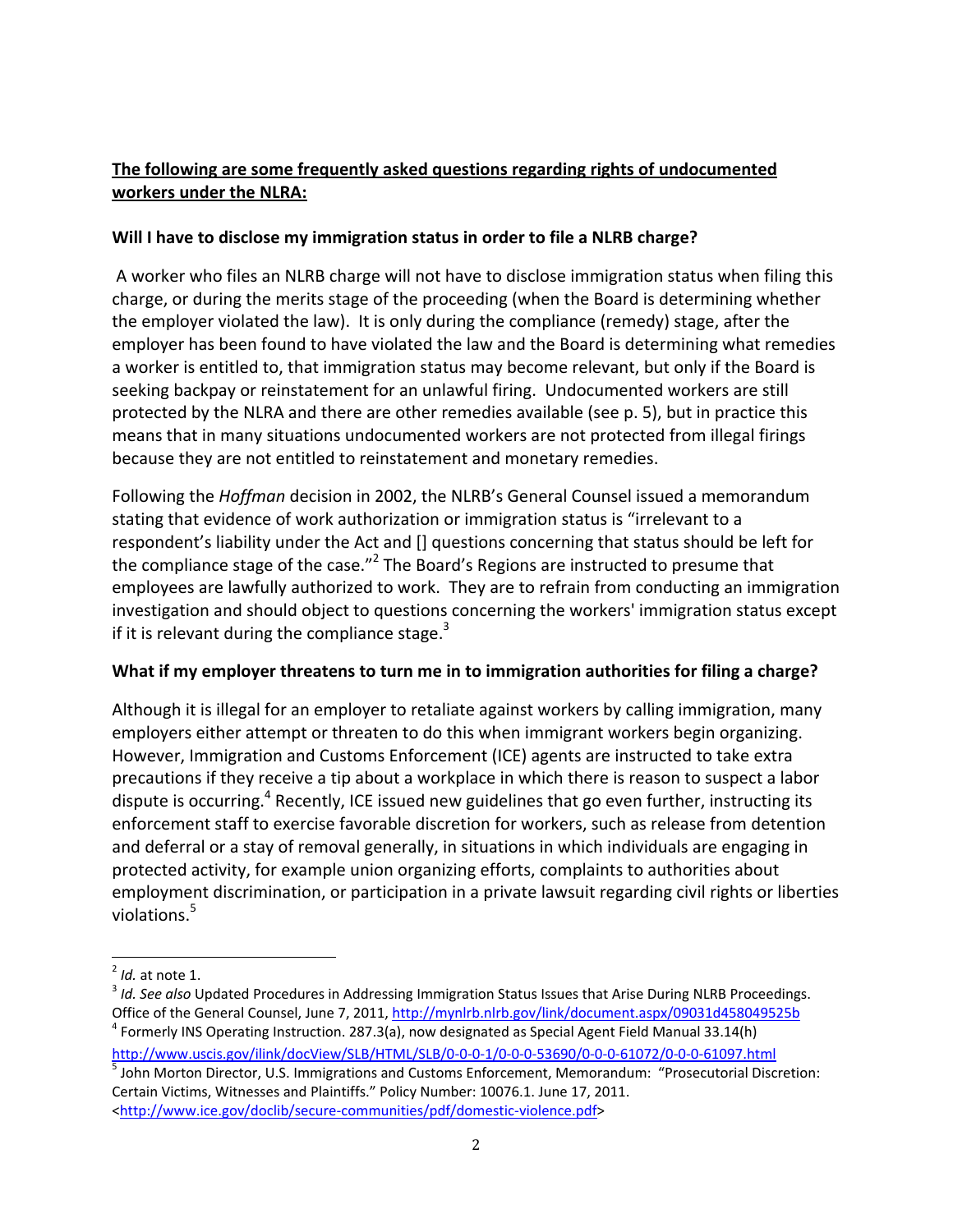Additionally, if an employer illegally retaliates against protected activity with threats to call immigration authorities or threats to "blacklist" employees, immigration remedies such as the U or T visa may be available.<sup>6</sup> U and T visas can provide temporary work authorization, family member visas, and a path to becoming a lawful permanent resident. This will be discussed further below.

The NLRB has also requested that its Regions contact its Division of Operations‐Management, the Board's internal division responsible for immigration remedies, in cases where an employer is taking advantage of immigration status in an attempt to abuse the NLRB process. Ways that an employer may take advantage of immigration status include citing immigration status as a pretext for an unlawful firing.<sup>7</sup>

You should immediately tell your union, workers' center, or lawyer about any threat relating to immigration authorities.

### **How does my immigration status become relevant during the compliance (remedy) stage of a Board proceeding?**

For remedies that do not include reinstatement after an unlawful firing or backpay for lost wages during that time, immigration status is not relevant. For example, the NLRB's case handling manual instructs agents to continue to seek compensation for undocumented workers for work previously performed under unlawfully imposed terms and conditions (for example, a unilateral change of pay or benefit).<sup>8</sup> Remedies such as notice postings, and cease-and-desist orders likewise will not involve immigration status.

If the Board is seeking reinstatement after an unlawful firing and backpay for lost wages during that time, an employer may be able to raise the issue of immigration status at this stage – the compliance stage – to argue that it cannot re-hire workers who are unauthorized to work in this country, and that it is not liable to pay the workers backpay. However, Regions are instructed to inform the Division of Operations‐Management if an employer alludes to immigration status in a menacing or suggestive way during representation or unfair labor practice proceedings.<sup>9</sup>

Additionally, the Board has said that the burden is on the employer when raising immigration status to show that there is a "substantial immigration issue", and that it has a reasonable basis for believing that the workers are undocumented.<sup>10</sup> What constitutes a substantial immigration issue is still being determined. A 2003 Board case said that the fact that an employer may have received a Social Security "no-match letter" is not sufficient to provide this reasonable basis. $^{11}$ 

i<br>I  $6$  Updated Procedures in Addressing Immigration Status Issues that Arise During NLRB Proceedings. Office of the General Counsel, June 7, 2011, http://mynlrb.nlrb.gov/link/document.aspx/09031d458049525b <sup>7</sup> *Id.*

<sup>&</sup>lt;sup>8</sup> National Labor Relations Board Case Handling Manual, Part Three, Compliance Proceedings, 2011.10560.7 http://www.nlrb.gov/sites/default/files/documents/44/compliancemanual.pdf

<sup>&</sup>lt;sup>9</sup> Updated Procedures in Addressing Immigration Status Issues that Arise During NLRB Proceedings. Office of the General Counsel, June 7, 2011, http://mynlrb.nlrb.gov/link/document.aspx/09031d458049525b.

<sup>10</sup> *Id*. at note 1.

<sup>11</sup> *Tuv Tamm*, 2003 WL 22295361 (Sep. 30, 2003).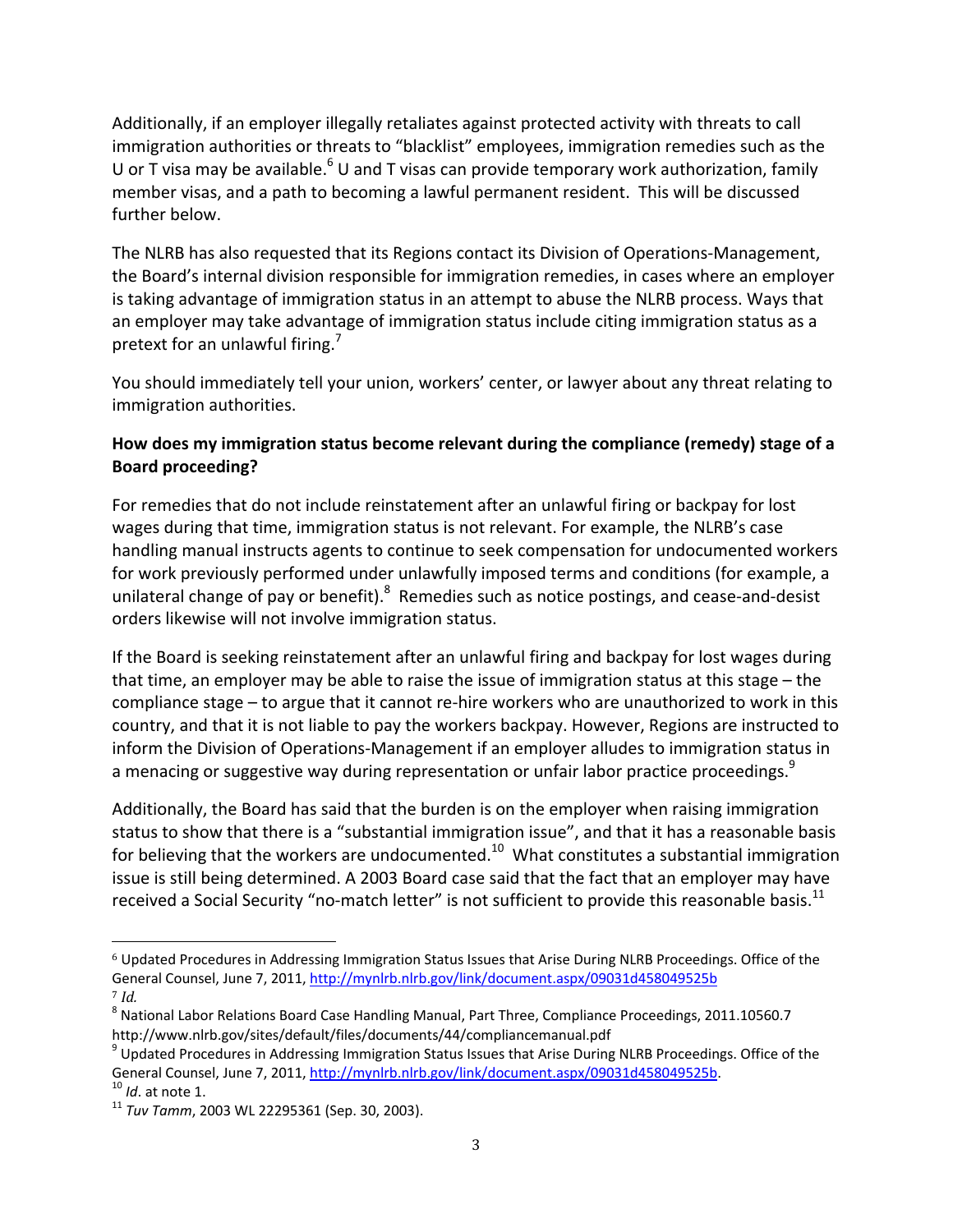However, a recent 2011 case in the Federal Court of Appeals for the Second Circuit said that immigration-related questioning by an employer is relevant during the compliance stage and cannot be precluded by the Board. $^{12}$ 

If the employer legitimately raises the issue of immigration status the Board may still order a "conditional" reinstatement, meaning the employer can offer reinstatement on the condition that a worker show work authorization. The Board may also seek deferral of immigration action and/or visa remedies in appropriate cases.

### **If the NLRB tells the employer to "reinstate" (rehire) me, can the employer make me show employment authorization?**

If the NLRB tells the employer to offer reinstatement to the workers that the employer unlawfully fired, it may also allow the employer to "condition" this offer upon those workers showing proof of work authorization, but only if those workers never provided the proper documentation when they were initially hired. The employer must give workers a reasonable time to provide the proper documents. If the employer makes a proper conditional offer of reinstatement, and a worker is not able to provide the proper documentation in a reasonable time, then the worker cannot be rehired.

#### **What if my employer knew all along I was undocumented or never asked for work authorization documents? Can I then be entitled to backpay?**

An August 2011 Board decision states that the *Hoffman* case prevents undocumented workers from receiving backpay even when the employer knew that the worker was undocumented or did not ask for work authorization as it was required to do under immigration law, and even in cases where the worker did not give the employer false documentation in violation of immigration law.<sup>13</sup>

### **What remedies are still available to undocumented workers?**

Although reinstatement and backpay may not be available for undocumented workers, both the Supreme Court and the NLRB have said that the *Hoffman* case has no effect on "other significant sanctions" provided by the Board. In its 2002 memorandum, the NLRB's General Counsel stated that cease‐and‐desist orders remain viable in situations involving undocumented workers. The memorandum also instructs the Board's Regions to seek a formal settlement in these kinds of cases so that the Board can then bring contempt proceedings against the employer if it violates the cease‐and‐desist order. Regions can also seek to compel an employer to continue to assist an undocumented worker in his or her efforts to adjust immigration status where the action taken against the worker was the employer's withdrawal

 $\overline{1}$ <sup>12</sup> *NLRB v. Domsey Trading Corp.,* 646 F.3d 33 (2d Cir. 2011).

<sup>13</sup> *Mezonos Maven Bakery, Inc.*, 357 N.L.R.B. No. 47 (2011). The Board's decision reversed an earlier judge's decision, which had said that employers could be required to pay backpay if they knew their workers were undocumented. *Mezonos*, 2006 WL 3196754 (N.L.R.B. Div. of Judges) (Nov. 1, 2006).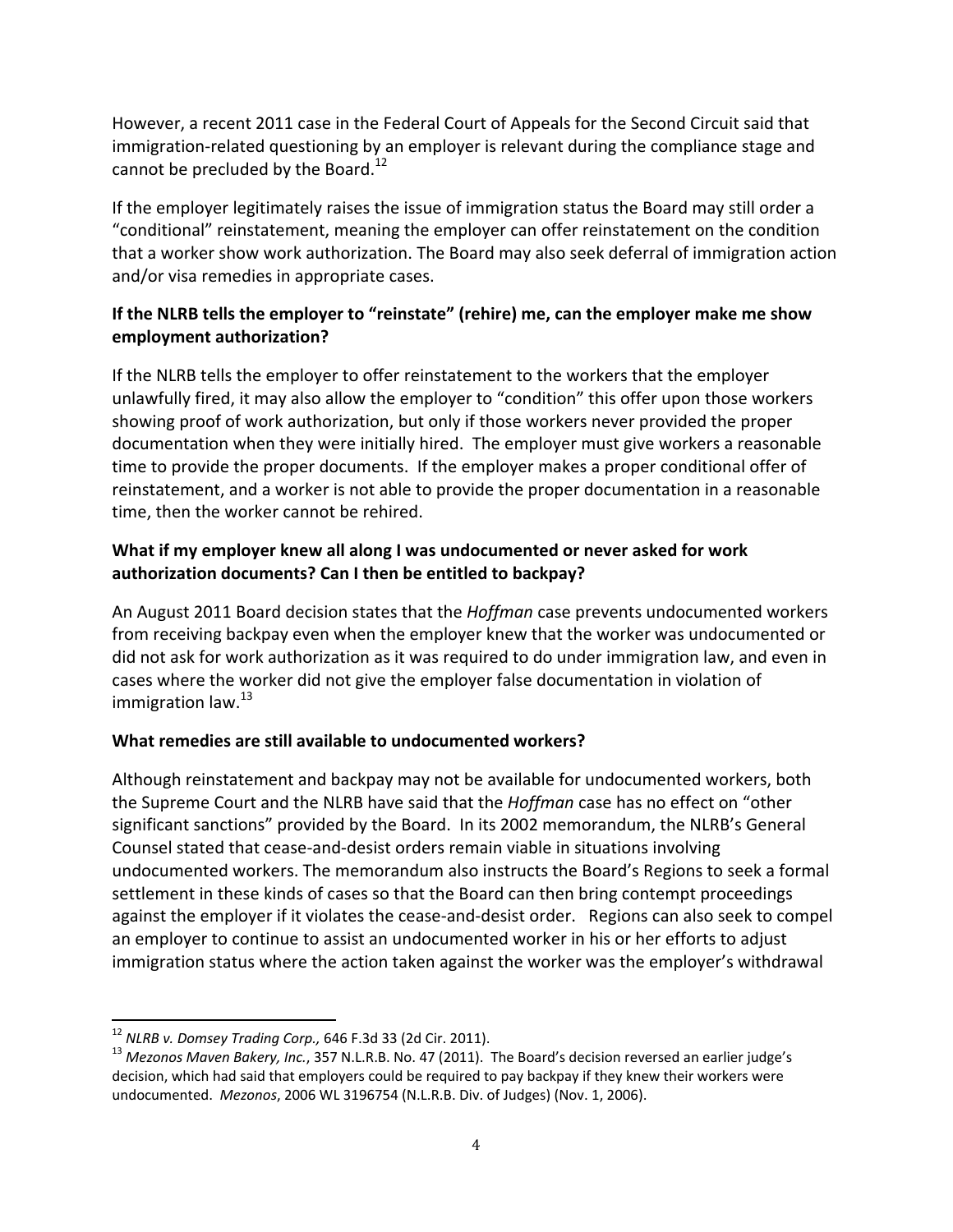of its previous support. <sup>14</sup> Regions can also submit cases to the Advice Division of the NLRB for more extraordinary remedies such as union access to employees or employee rosters.<sup>15</sup>

Additionally, the Board has recently indicated that it is committed to seeking the assistance of immigration agencies to advance enforcement of the NLRA. This can include deferring immigration action during a Board proceeding, releasing individuals from custody or providing access to witnesses in custody, and providing visa remedies, including U and T visas in appropriate cases.<sup>16</sup> U and T visas can provide temporary work authorization, family member visas, and a path to becoming a lawful permanent resident.

### **What are examples of situations in which the NLRB may seek to defer immigration action or certify visas for undocumented workers?**

The General Counsel of the NLRB has advised its Regions to discuss certain situations with its Division of Operations‐Management, the division that will be responsible for the Board's activity in this area. Examples of these situations include (1) where a worker in a case loses his or her immigration status, particularly as a result of protected activities; (2) where the worker's presence in the country is important to enforcement of the Act; (3) where NLRB or immigration processes are being abused by the employer; and/or (4) where the employer knew or was willfully ignorant of the employee's lack of status.<sup>17</sup>

### What is a U or T visa and in which kind of cases might these visas be available for workers or **witnesses involved in NLRB proceedings?**

Both U and T visas can provide temporary work authorization, family member visas, and a path to becoming a lawful permanent resident.

T visas may be available where an applicant is the victim of "severe forms of trafficking of persons," and the victim must be present in the United States because of the trafficking. This visa could be applicable in some cases before the NLRB. For example, where a worker is brought into the country under false pretenses and confined in sweatshop conditions, a T visa may be available.

U visas may be available where an applicant is the victim of a "qualifying crime." Qualifying crimes that may arise in the workplace, which also constitute violations of the Act in some cases, include peonage, involuntary servitude, unlawful criminal restraint, false imprisonment, blackmail, extortion, felonious assault, witness tampering, obstruction of justice, perjury or attempt, conspiracy, or solicitation to commit any of the above mentioned crimes.

 $\overline{1}$ *<sup>14</sup> See e.g. French American School of the Pacific Northwest*, 2010 WL 5313289 (N.L.R.B. Div. of Judges) (Dec. 27, 2010) ordering employer to resume efforts to obtain a work visa for a worker whose NLRA rights had been violated.

<sup>15</sup> *Id*. at note 1.

<sup>16</sup> *Id*. at note 6.

<sup>17</sup> *Id.*